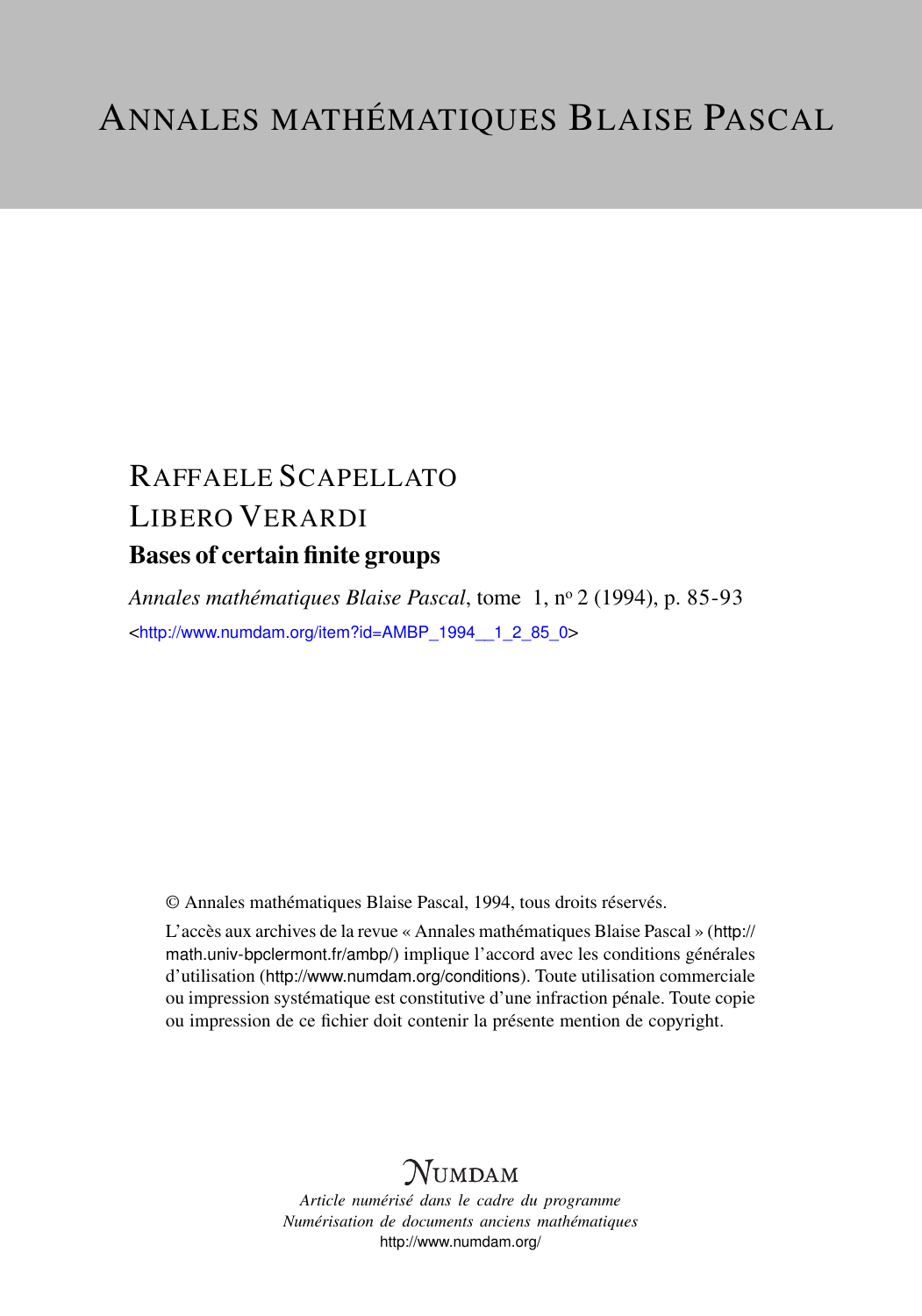Ann. Math. Blaise Pascal, Vol. 1, N° 2, 1994, pp. 85 - 93

#### BASES OF CERTAIN FINITE GROUPS

par Raffaele Scapellato and Libero Verardi

Résumé. Ce travail est consacré aux groupes dont les ensembles générateurs minimaux jouissent de propriétés proches à celles des bases d'une matroïde.

#### 1 Introduction

Recently, considerable attention has been paid to problems on generators of groups. This concerns e.g. small generating sets of finite simple groups (see the survey [2]). Generating sets of groups are also relevant from the graphtheoretical point of view. because they give rise to connected Cayley digraphs (see e.g. [3]). Furthermore, Bénéteau [1] revisited Burnside basis theorem, by restating it in terms of matroids. Properties of this kind have also been studied by Jones [5] for semigroups, often reducing questions from semigroups to groups.

Therefore, it seems to be interesting to investigate groups whose behaviour with respect to generators is fairly similar to that of p-groups. This study can be performed with the help of an 'abstract' notion of independence. In order to make this idea more precise, we recall the definition of a matroid. Let S be a set, and let  $c: \mathcal{P}(S) \to \mathcal{P}(S)$  be a mapping satisfying, for all  $X \subseteq S$  and all x.  $y \in S$ , the following conditions:

- 1.  $X \subseteq c(X):$
- 2.  $c(c(X)) = c(X)$ :
- 3.  $c(X)$  is the union of all  $c(Y)$  for all finite  $Y \subseteq X$ ;
- 4. if  $y \notin c(X)$  and  $x \notin c(Y, y)$  then  $y \notin c(X, x)$ .

<sup>&</sup>lt;sup>1</sup>Work partially supported by the MURST.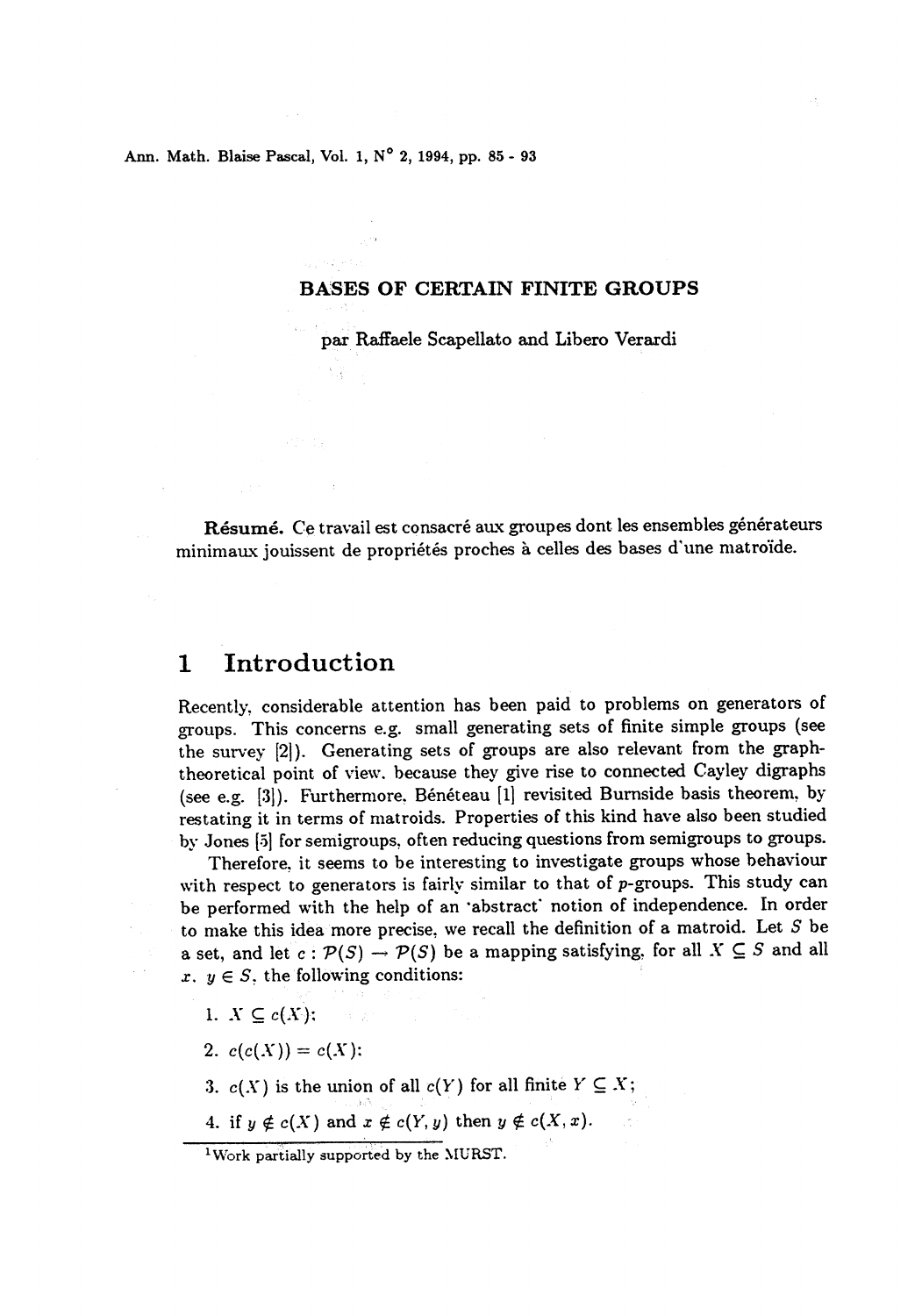计算 一身

The pair  $(S, c)$  is then called a *matroid*. This is one of the many equivalent definitions of a matroid (see e.g. [6]), and it seems to be the more appropriate for our purpose. A subset X of S is said to be c-independent if  $c(Y) \neq c(X)$  for all  $Y \subset X$ . We say that X is a generating set if  $c(X) = S$ . Also, a basis is an independent generating set. We will make use of the above definitions even for

 $\sim$  -way . In

the more general case of a mapping  $c$  satisfying only (1)-(3). For instance, let G be a finite group, and let  $\Phi(G)$  be its Frattini subgroup (i.e. the intersection of its maximal subgroups). Setting  $c(X) = \langle X, \Phi(G) \rangle$  we obtain such a mapping. Following  $[7]$ ,  $[8]$ , a subset  $X$  of a group is said to be independent if it is  $c$ -independent with respect to this  $c$ .

Accordingly with our previous paper  $[7]$ , a finite group G is said to be a matroid group if it satisfies the following two axioms:

(M1) the minimal generating sets of  $G$  are exactly the bases of a matroid  $\mathcal{M}(G)$ :

(M2) each independent subset X of G is contained in a minimal generating set of  $G$ : ' " z.: .

Note that in group theory the terms 'basis' and 'minimal generating set' are synonymous. In this paper we will use the latter, in order to avoid confusion with the 'basis' of a matroid.

As a consequence of Burnside basis theorem, all finite p-groups are matroid groups. We studied these groups in  $[7]$ ,  $[8]$ , obtaining a characterization for them  $([7],$  Lemma 1.1 and Theorem 2.5), that we summarize below in the following way. (Here  $O_p(G)$  is the maximum normal p-subgroup of G).

**Theorem 1.1** Let G be a finite group, and let  $H = G/\Phi(G)$ . Then G is a matroid group if and only if one of the following holds:

(1) G is a p-group:

(2) there are two primes p. q with  $p \equiv 1 \pmod{q}$  such that  $|H : O_p(H)| = q$ .  $O_p(H)$  is elementary abelian and every subgroup of  $O_p(H)$  is normal (but not central) in H .

By the above, all matroid groups are solvable. But a finite simple group cannot even satisfy (M1), because its minimal generating sets have different numbers of elements. The situation is less obvious for (M2). We are awar no non-solvable finite group satisfying this condition, and we conjecture that no such group exists. However, the solvable case is solved by Theorem 1.2 below. (Here  $F(G)$  is the Fitting subgroup of  $G$ , i.e. its maximum normal nilpotent subgroup).

**Theorem 1.2** Let G be a finite solvable group, and let  $H = G/\Phi(G)$ . Then G satisfies ( $M2$ ) if and only if one of the following holds:

(1)  $H$  is abelian;

(2)  $F(H)$  has prime index in H and all its subgroups are normal in H.

 $^{\circ}$  3.2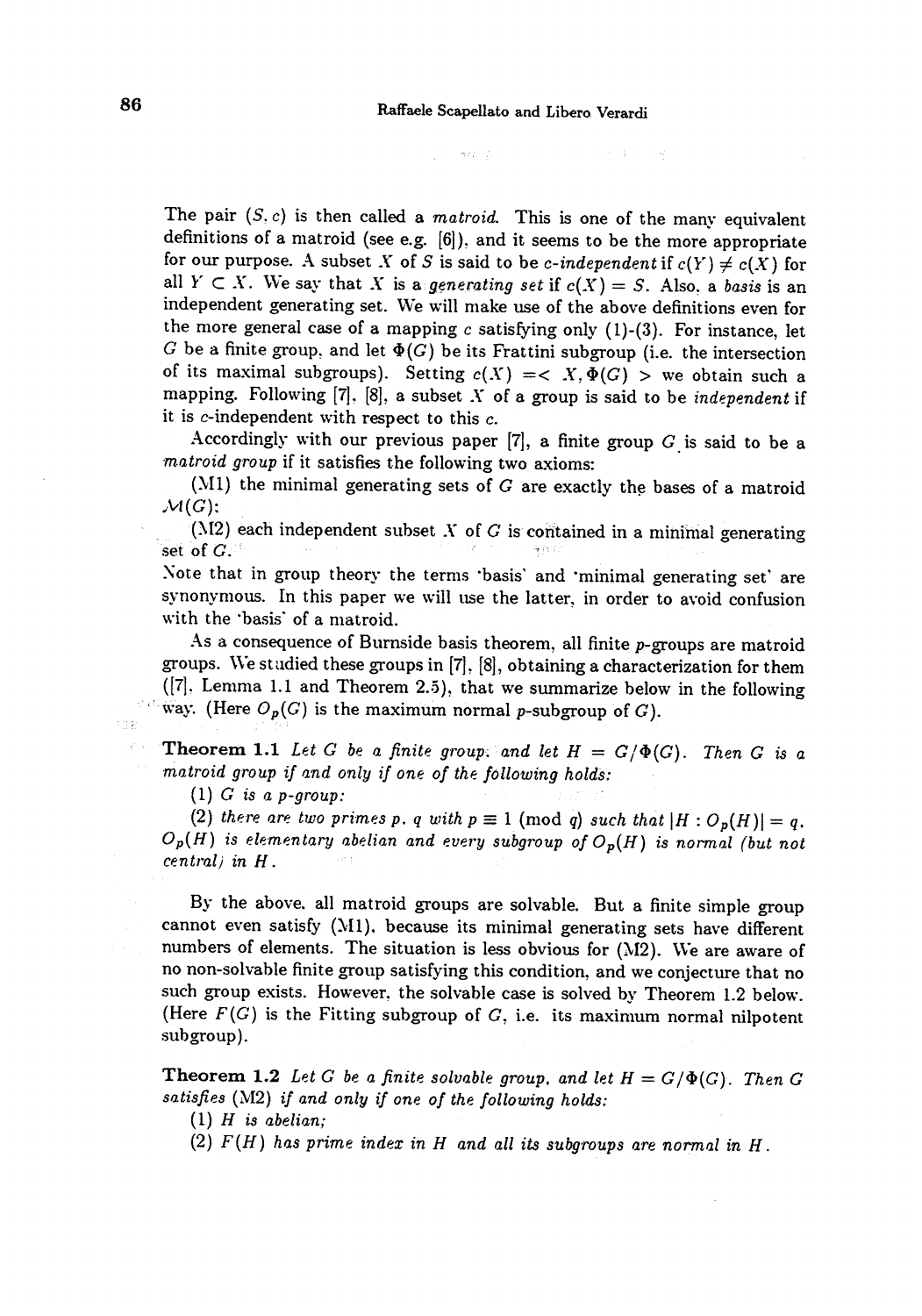Another characterization of finite matroid groups will be given by using the following concept. Let  $(S, c)$  be a matroid and let  $X \subseteq S$ . Then X is said to be c-hierarchical if its elements can be ordered in a sequence  $x_1, x_2, ..., x_m$ 

such that  $c(x_1, x_2, \ldots, x_{k-1}) \neq c(x_1, x_2, \ldots, x_k)$  for all  $k = 2, \ldots, m$ , and  $c(\emptyset) \neq c(x_1)$ . For the case of groups (with  $c(X) = \langle X \rangle$ ), this concept was introduced by Hamidoune, Llado and Serra, who found in [4] the values of connectivity of Cayley digraphs associated with hierarchical generating sets.

At a first glance, most finite groups have hierarchical generating sets that are not minimal. On the other hand, we are able to describe the groups all whose hierarchical generating sets are minimal. This is the content of the following theorem, which will be proved as a corollary of a slighty more general result (Theorem 3.2 ).

Theorem 1.3 Let G be a finite group. Then all hierarchical generating sets of G are minimal generating sets if and only if G is a matroid group with  $\Phi(G) = 1$ .

The rest of the paper is mostly devoted to the proof of Theorems 1.2 and 1.3. Terminology and notation are standard, and can be found in [9] (but we write  $\Phi(G)$  and  $F(G)$  for the Frattini and Fitting subgroups). We will also use some obvious shortenings, such as  $X \setminus x$  for  $X \setminus \{x\}$ .

## 2 Groups satisfying (M2)

'

First of all, we want to prove Theorem 1.2. Note that a group  $G$  satisfies (M2) if and only if  $G/\Phi(G)$  does. Hence, in Lemmas 2.1-2.4, as well as in the proof of the theorem, we will assume that G is a finite solvable group satisfying (M2) and  $\Phi(G)=1$ .

Lemma 2.1 Every subgroup of  $F(G)$  is normal in  $G$ .

PROOF. As  $\Phi(G) = 1$ ,  $O_p(G)$  is elementary abelian. Let X be a minimal generating set of  $O_p(G)$ , and let  $X \cup Y$  be a minimal generating set of G. Then  $X \cup y$  is independent for all  $y \in Y$ . Hence for each  $x \in X$ ,  $\langle X \setminus x, y \rangle$  is a subgroup of  $O_p(G) < y >$ , maximal of index p. Thus  $\langle X \setminus x > d \rangle \langle X \setminus x, y >$ , so that  $\langle K \rangle$   $x > dG$  for all  $x \in X$ . Since  $F(G)$  is the direct product of the  $O_p(G)$ , we are done.

**Lemma 2.2** The group G is supersolvable and metabelian. Also,  $G' \leq F(G)$ .

PROOF. We know that  $F(G)$  is abelian and all its subgroups are normal in G. Therefore, by conjugation, G induces on  $F(G)$  universal power-automorphisms, that of course commute each other. Then this action corresponds to a homomorphism  $G \to \text{Aut}(F(G))$ , whose kernel is  $C_G(F(G))$  and whose image is abelian, so  $G/C_G(F(G))$  is abelian. By [9], 7.4.7, p.187,  $G/C_G(F(G)) = F(G)$ , then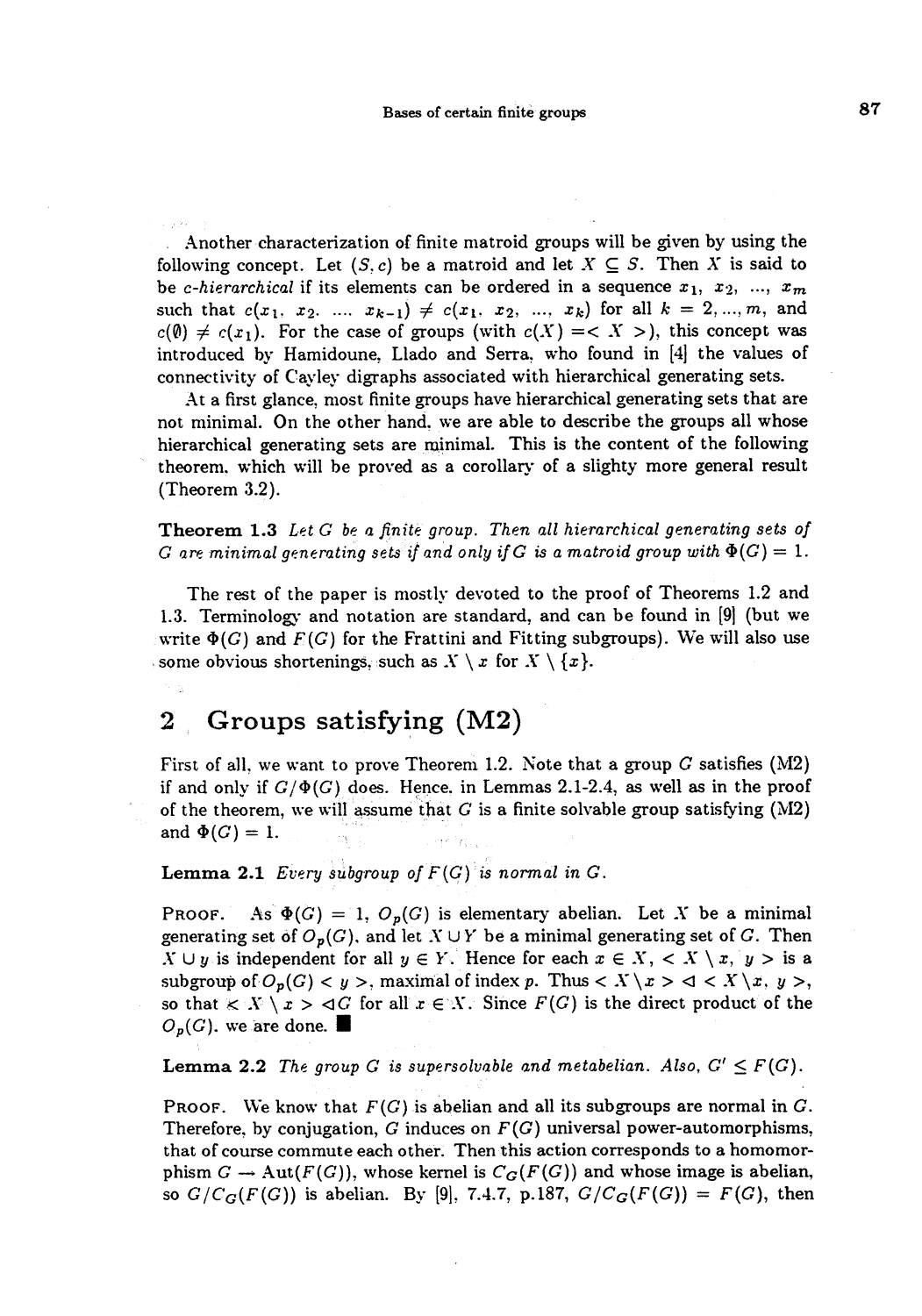$G/F(G)$  is abelian. Hence  $G' \leq F(G)$ , and G is metabelian. Moreover it is obviously supersolvable, because every subgroup of  $G'$  is normal in  $G$ , so that G has a chief series with factors of prime order.

### **Lemma 2.3** Every element of  $G \setminus F(G)$  belongs to a complement of  $F(G)$ .

PROOF. If  $X = \{x_1, x_2, ..., x_r\}$  is a minimal generating set of  $F(G)$  and  $X \cup Y$ is a minimal generating set of G, then the subgroup  $M = < Y >$  is a complement of  $F(G)$ . For otherwise, letting  $L' = M \cap F(G) \neq 1$ , we can have  $k = |\{x_1L, x_2L, ..., x_rL\}| < r.$  Hence,  $F(G) = \langle x_1, x_2, ..., x_r, L \rangle$ , and so  $G = \langle x_1, x_2, ..., x_r, Y \rangle$ , a contradiction.

 $G = \langle x_1, x_2, ..., x_r, Y \rangle$ , a contradiction.<br>If  $y \notin F(G)$  then  $X' = X \cup y$  is independent, because  $\langle X' \setminus y \rangle = \langle X \rangle =$  $F(G)$ . By Lemma 2.1,  $\langle X' \setminus x_i \rangle = \langle X \setminus x_i, y \rangle = \langle X \setminus x_i \rangle \langle y \rangle = \langle X' \setminus x_i \rangle$ for all  $x_i \in X$ . Hence there is Y' such that  $X' \cup Y'$  is a minimal generating set of G. Letting  $Y = Y' \cup y$ , also  $X \cup Y$  is a minimal generating set of G. Thus  $M = \langle Y \rangle$  is a complement of G containing  $Y$ .

**Lemma 2.4** If G is nonabelian. then the index of  $F(G)$  in G is prime.

PROOF. By contradiction, suppose that  $G/F(G)$  has not prime order. Let  $X = \{x_1, ..., x_r\}$  be a minimal generating set of  $F(G)$ , and let  $y \in G \setminus F(G)$ . In view of Lemma 2.3, we can assume that y has prime order. Let  $H = \langle X, y \rangle$ .<br>By Lemma 2.2, we have  $G' < F(G) < H$ , so  $H \triangleleft G$ . Letting  $X' = \{xy | x \in X\}$ , we get  $H = < X', y >$ . Let us show that  $X' \cup y$  is independent. Put  $X_1 =$  $\{xx_1^{-1}|x \in X \setminus x_1\}$ , where  $x_1 \in X$  is fixed. In view of Lemmas 2.1 and 2.3, we have  $X' \geq c X_1, x_1y \geq c X_1 \geq c x_1y \geq f$ . Similarly, for  $x \in X$  we get  $Y \setminus X, y \geq x \setminus X \setminus x \geq y \geq H.$ 

By contradiction, suppose that  $X' \cup y$  can be embedded in a minimal generating set. Then, in particular, there is  $z \notin H$  such that  $X' \cup \{y, z\}$  is independent. In view of Lemma 2.3, there is a complement M of  $F(G)$  containing z. Suppose that  $H \leq C_G(z)$ . From Lemma 2.2 it follows that  $M \cap G' = 1$ , so M is abelian. Furthermore  $HM = G$ , and so  $C_G(z) = G$ . Therefore  $z \in Z(G)$ . But by [9], 7.4.7, p.167,  $F(G)$  is self-centralizing, so in particular  $Z(G) \leq F(G) \leq H$ , hence  $z \in H$ , a contradiction. Then there is  $w \in X' \cup y$  such that  $[w, z] \neq 1$ .

By Lemma 2.2 we have  $G' \leq F(G)$ , so  $[w, z] \in F(G)$ . If  $[y, z] \neq 1$  we can choose  $w = y$  and then there is  $x_k \in X$  that may be replaced by a power of  $[y, z]$  having prime order. This gives rise to another minimal generating set of  $F(G)$ . Therefore  $\langle x_1, ..., x_r, y, z \rangle = H \langle z \rangle = \langle x_1y, ..., x_{k-1}y, x_{k-1}y, ..., x_ry, y, z \rangle =$  $X' \setminus x_k y, y, z >$ , a contradiction. Thus  $[y, z] = 1$ . Since  $w \in X' \cup y$ , and by the above  $w \neq y$ , we have  $w = x_i y$  for a suitable *i*.

Now  $[w, z] = [x_i y, z] = [x_i, z]^y [y, z] = [x_i, z]^y \in < x_i >$ , and so we get  $x_i \in \leq x_i y, z >$ , which implies  $y \in \leq x_i y, z >$ . Therefore

 $x < X', y, z> =  =  =$ 

a contradiction..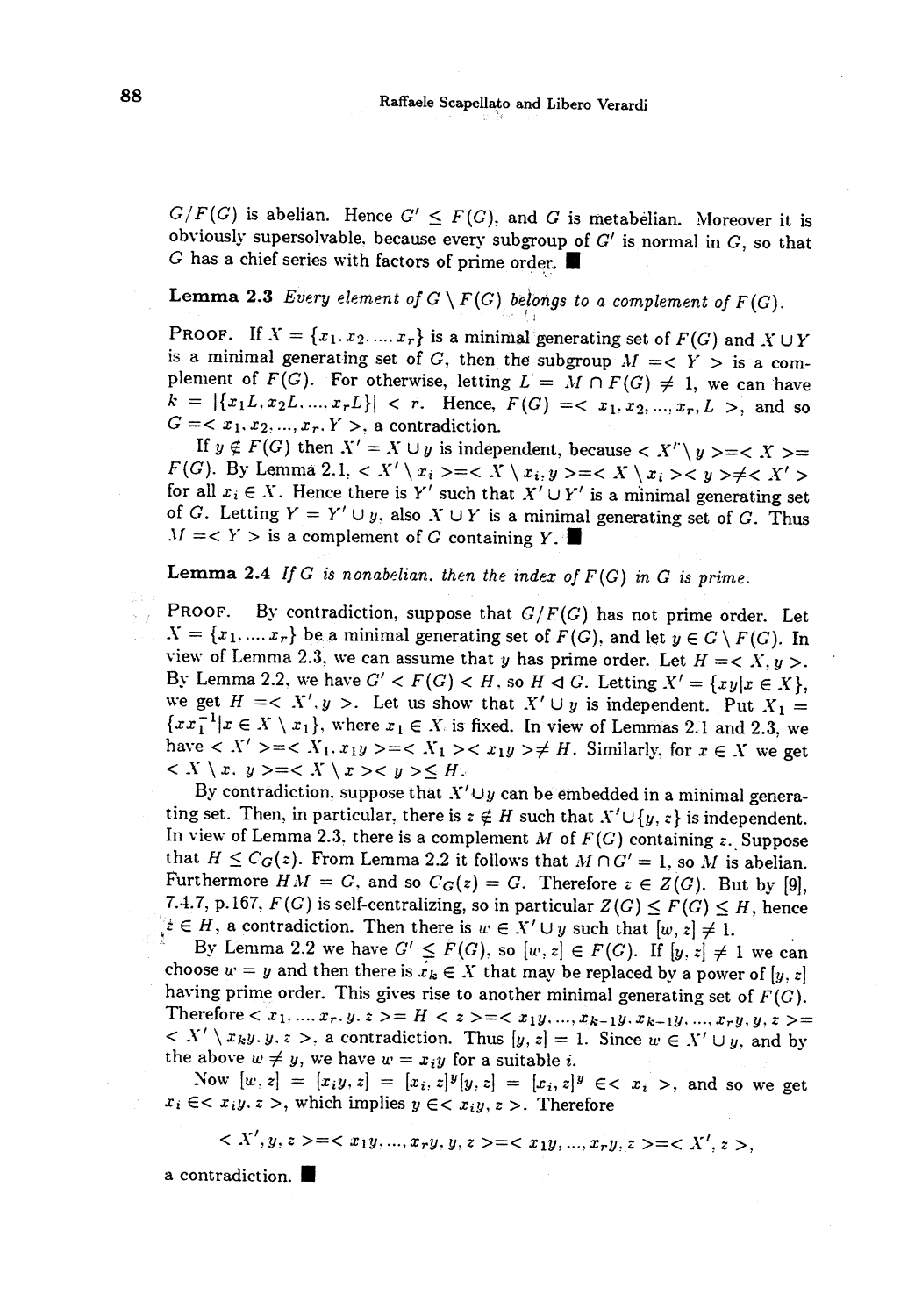PROOF OF THEOREM 1.2. Let  $G$  be a group satisfying (M2). We may assume that  $\Phi(G) = 1$ . If G is nonabelian, we must prove (2). In view of Lemmas 2.1-2.4, it remains to show that the Sylow p-subgroups  $P$  of  $G$  are elementary abelian. If  $P \leq F(G)$  this is clear. Otherwise, in view of Lemma 2.4,  $P \cap F(G)$  has index p in P, then  $\Phi(P) \leq F(G)$ . A non-trivial cyclic subgroup  $C$  of  $F(P)$  is normal in  $G$  and abelian, hence it has a complement in G ([9], 7.4, 14, p. 169). Thus C has also a complement in P, a contradiction because  $C \leq \Phi(P)$ . Hence  $\Phi(P) = 1$  and we are done. Therefore (2) follows.

Conversely, let  $G$  be a group satisfying either (1) or (2). The former clearly imply  $(M2)$ .

 $\hbox{A}$ ssume now that (2) holds. Let  $X$  be independent and such that  $H = <\,X>$ is different from G, and prove that there is  $y \notin X$  such that  $X \cup y$  is independent, in  $G$  ([9], 7.4,14, p.169). Thus  $C$  has also a complement in<br>because  $C \le \Phi(P)$ . Hence  $\Phi(P) = 1$  and we are done. The<br>Conversely, let  $G$  be a group satisfying either (1) or (2)<br>imply (M2).<br>Assume now that (2) holds. Let

If  $F(G)$  is not contained in H, choose any  $y \in F(G) \setminus H$ . Now  $X \cup y$  is independent. In fact, for all  $x \in X$  we have  $\langle X \setminus x, y \rangle = \langle X \setminus x \rangle \langle x \rangle \langle y \rangle$  $H < y >$ , as  $\lt X \setminus x > \neq H$ .

If  $F(G)$  is contained in H, then  $H = F(G)$ , because  $F(G)$  is maximal in G. Let  $y \in G \setminus F(G)$ . Clearly, the set  $X \cup y$  generates G. Moreover, for all  $x \in X$ ,  $K = \langle X \setminus x \rangle \leq F(G)$ , and so  $K \triangleleft G$ . It follows that  $\langle X \setminus x, y \rangle = K \langle y \rangle$ , which is a proper subgroup of G. This proves that  $X \cup y$  is independent, and so G satisfies (M2).  $\blacksquare$ 

By Theorem 1.2, an elementary example of a nonabelian group satisfying  $(N2)$  is given by any dihedral group.

It is worth to mention some consequences of Theorem 1.2.

Corollary 2.5 Let  $G$  be a solvable group satisfying (M2), and let  $A$  be an abelian group with  $(|A|,|F(G)|) = 1$ . Then  $G \times A$  satisfies (M2).

Corollary 2.6 Let G be a solvable group satisfying (M2), let p be the index of  $F(G)$  in G. Then the Sylow p-subgroup of  $F(G)$  is a direct factor of G. Also, if  $G$  has no abelian direct factors. then  $F(G)$  is a Hall subgroup of  $G$ .

**PROOF.** Let P be a p-Sylow subgroup of G. Since  $Q = P \cap F(G)$ , and P is abelian, we have  $[Q, G] = [Q, F(G)P] = 1$ , hence  $Q \leq Z(G)$ . Now Q is normal, abelian and  $\Phi(G) = 1$ , so Q has a complement C in G. From  $Q \leq Z(G)$  we get  $C \triangleleft G$  and  $G = Q \times C$ .

Yet another easy consequence of Theorem 1.2 is the following.

Corollary 2.7 A finite solvable group  $G$  satisfying (M2) is a matroid group if and only if  $F(G)/\Phi(G)$  is a p-group.

The following proposition provides a criterion to prove that a group does not satisfy (M2). Note that a group does not satisfy (M2) if and only if it contains a maximal independent set that is not a minimal generating set.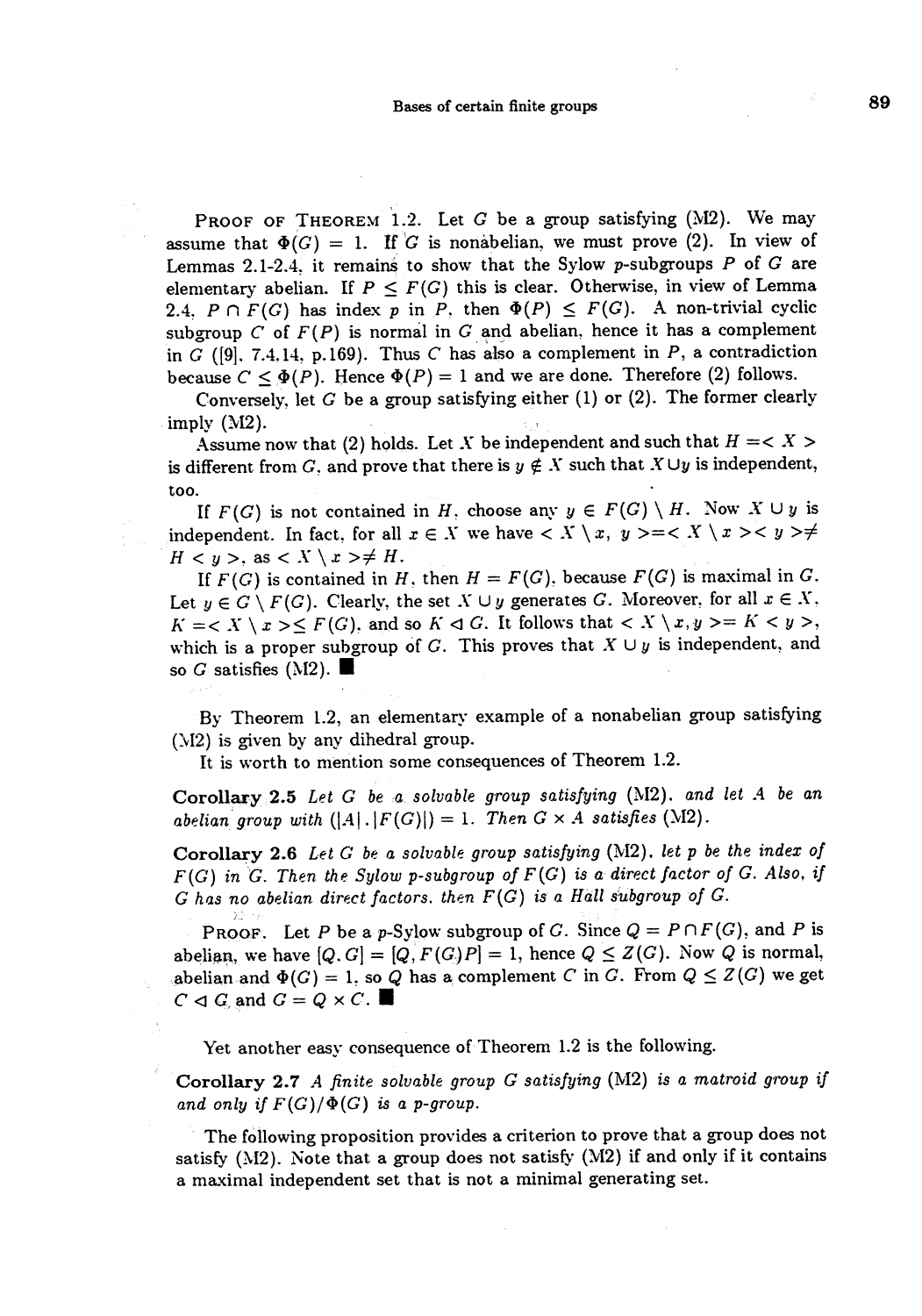**Proposition 2.8** Let G be a group with  $\Phi(G) = 1$ , let  $K < G$  and let  $K^*$ be the intersection of all subgroups of G properly containing K. Assume that  $K^*$  is neither K nor G, and that  $K^*$  has a minimal generating set X, with  $K > K$ . Then G does not satisfy (M2).

PROOF. Suppose  $\langle X \cup Y \rangle = G$  for some  $Y \subseteq G$ , and prove that the set  $X \cup Y$  is dependent. By the hypothesis on X we have  $K = \langle X \cap K \rangle \subset \langle X' \rangle$ , where  $X' = \langle X \cap K \rangle$  UY. This inclusion is proper. In fact,  $X \cap K$  is a minimal generating set of K and  $Y \neq \emptyset$ , otherwise we would have  $K^* = G$ . The definition of  $K^*$  gives us  $K^* \subseteq  $X' >$ , so  $X \subseteq  $X' >$ . Since  $Y \subseteq X'$ , it$$ follows that  $G = \langle X' \rangle$ . But  $X \setminus K$  is non-empty, or else  $K^* = K$ . Hence  $X'$ is a proper subset of  $X \cup Y$ , and  $X \cup Y$  is dependent.

We can apply Proposition 2.8 in order to prove that  $A_6$  does not satisfy (M2). Let  $x = (123456)$  and  $K =  $x >$ . Then  $K^*$  is a dihedral group of$ order 12, and  $K^* = N_G(K)$ . Now  $K^* = \langle x, y \rangle$ , where y has order 2, and  ${x, y} \cap K = {x}$  is a minimal generating set of K.

 $\mathbb{Z}/\mathbb{Z}$ 

## 3 Hierarchical generating sets .

Unlike those of vector spaces, independent sets in finite groups cannot in general be embedded in bases. Namely, this happens only for groups satisfying (NI2). On the other hand, each c-hierarchical subset  $X$  of a group  $G$  is contained in a c-hierarchical generating set of G.

Let G be a (finite) group and let F be a subgroup of G. Consider the mapping  $c_F = c : \mathcal{P}(G) \to \mathcal{P}(G)$  defined by  $c(X) = \langle F \cup X \rangle$ . A subset X of G will be said to be F-independent (F-hierarchical) if it is  $c_F$ -independent (resp.  $c_F$ -hierarchical). A set X is F-independent if and only if its is F-hierarchical for all of its total orders.

Clearly, c satisfies the conditions  $(1)-(3)$  of the definition of a matroid. We will prove that  $(4)$  holds exactly when G is a matroid group.

Note that (M1) does not imply (4) for the map c. A simple counterexample is provided by the group  $G = A_4$ . Letting Q be its Sylow 2-subgroup, define  $c_1$  by  $c_1(X) = \langle X \rangle$  if  $X \cap Q \subseteq 1$  and  $c_1(X) = \langle X \cup Q \rangle$  otherwise. Thus  $(G, c_1)$  is a matroid whose bases are the minimal generating sets of  $G$ , so  $(M1)$ holds. However, G does not satisfy (M2), because its  $c_1$ -independent subset  $\{(12)(34), (14)(23)\}$  cannot be embedded in a minimal generating set of G.

**Lemma 3.1** A group G is a matroid group if and only if G is a  $\Phi(G)$ -matroid group.

**PROOF.** A subset of G is independent if and only if it is  $\Phi(G)$ -independent. We will write  $c = c_{\Phi(G)}$ .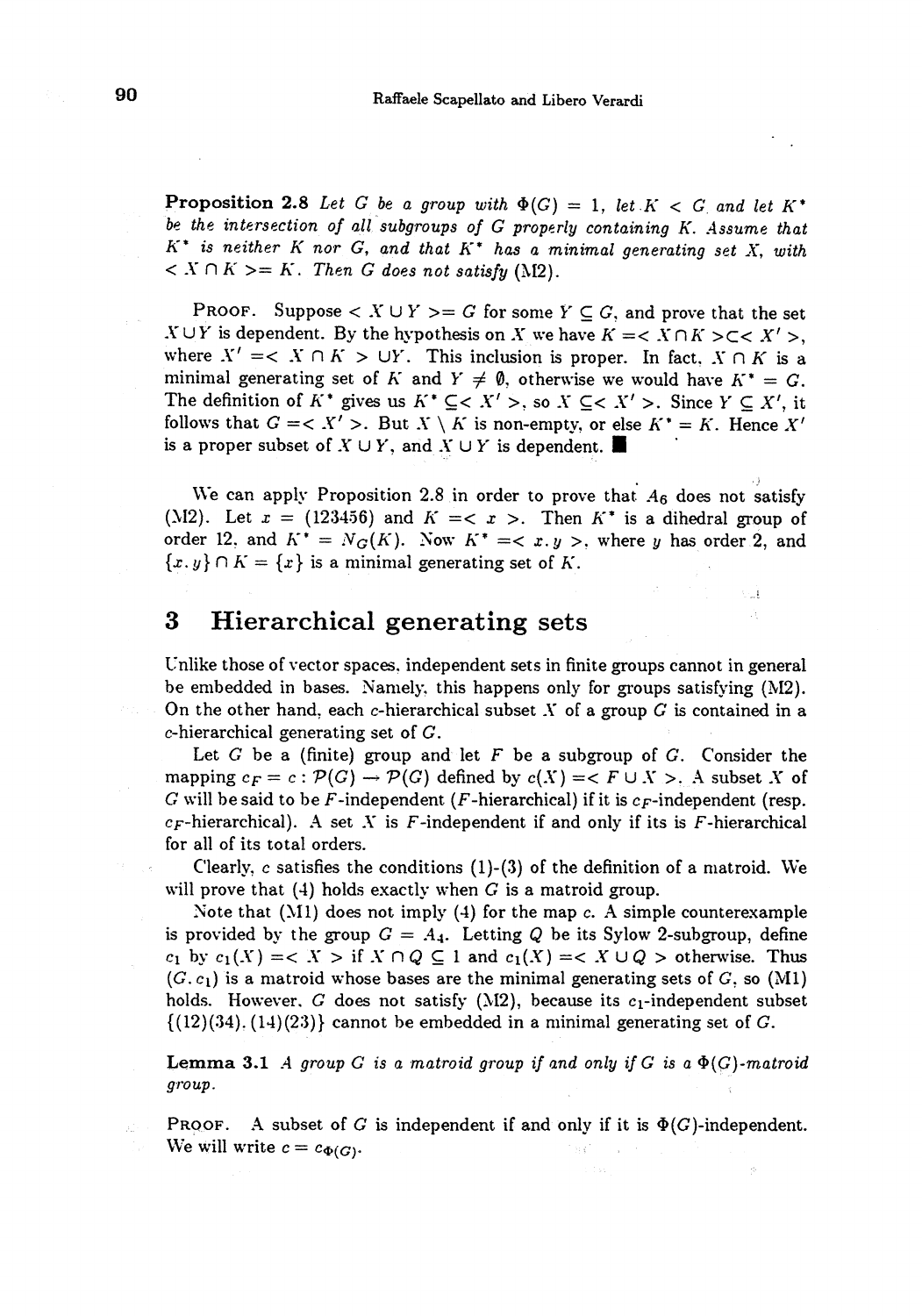Let G be a matroid group. Let  $X \subseteq G$  and  $x, y \in G$ . In order to show (4), we may assume that X is c-independent. Let  $y \notin c(X)$ . Then  $X' = \{g\Phi(G) | g \in X\}$ is independent in  $G/\Phi(G)$  and  $y\Phi(G) \notin  $X' >$ . By [7], p.192, all subgroups$ of  $G/\Phi(G)$  are matroid groups, hence also  $< y\Phi(G), X' >$  is a matroid group. It contains the independent set  $X'$ , so by (M2) each of its minimal generating subsets must have at least  $|X'| + 1$  elements. It follows that  $X' \cup \{y\Phi(G)\}\$ is independent in  $G/\Phi(G)$ , hence  $X \cup y$  is independent in G. By the same argument, if  $x \notin c(X, y)$  then  $\{x, y\} \cup X$  is independent, hence  $y \notin c(X, x)$ . Thus  $(G, c)$  is a matroid whose bases are the minimal generating sets of  $G$ , and so it coincides with  $\mathcal{M}(G)$ .

Conversely, let G a  $\Phi(G)$ -matroid group, and let X be a c-independent subset of G. Then X is contained in a basis B of the matroid  $(G, c)$ . From  $G = c(B) = < B \cup \Phi(G) >$ , we get  $G = < B >$ . Furthermore  $c(B \setminus y) \neq c(B) = G$ for all  $y \in B$ , hence B is a minimal generating set of G. Thus from  $X \subseteq B$  we get(M2).

Finally, a minimal generating set B of G satisfies  $\langle B \rangle = \langle B, \Phi(G) \rangle = G$ and for all proper subsets Y of B we have  $Y \cdot \Phi(G) \geq \neq D$ ,  $\Phi(G) >$ , so  $c(B) = G$  but  $c(Y) \neq G$ . This proves (M1), with  $\mathcal{M}(G) = (G, c)$ .

**Theorem 3.2** Let G be a group and let  $F \leq G$ . Then G is an F-matroid group if and only if all of its F-hierarchical sets are independent.

PROOF. Assume that G is an F-matroid group. Let  $X = \{x_1, ..., x_m\}$ be an  $F$ -hierarchical subset of  $G$ . By contradiction, suppose that  $X$  is not F-independent. Let i such that  $x_i \in c(x_1, ..., x_{i-1}, x_{i+1}, ..., x_m)$ . There is k such that  $x_i \in c(x_1, ..., x_{i-1}, x_{i+1}, ..., x_k)$  but  $x_i \notin c(x_1, ..., x_{i-1}, x_{i+1}, ..., x_{k-1}).$ Let  $X' = \{x_1, ..., x_{i-1}, x_{i+1}, ..., x_{k-1}\}.$  Then by the hypothesis on X we have  $x_k \notin c(X', x_i)$ , hence (4) implies  $x_i \notin c(X', x_k)$ , a contradiction. Thus X must be F-independent.

Conversely, assume that all  $F$ -hierarchical subsets of  $G$  are  $F$ -independent. We will prove  $(4)$  in the following form:

$$
y\in c(X,x)\setminus c(X)\Rightarrow x\in c(X,y).
$$

Once again, we may assume that  $X$  is  $F$ -independent. If  $X$  is  $F$ -hierarchical, both  $X \cup x$  and  $Y \cup y$  turn out to be F-hierarchical, so also F-independent. On the other hand, from  $y \in c(X, x)$  it follows that  $X \cup x \cup y$  is not F-independent, hence not even F-hierarchical. Thus  $c(X, y) = c(X, y, x)$ , and (4) follows.

PROOF OF THEOREM 1.3. By Lemma 3.1, G is a matroid group if and only if G is a  $\Phi(G)$ -matroid group. The assertion follows now from Theorem 3.2.

**Proposition 3.3** If G is an F-matroid group, then  $\Phi(G) \leq F$ .

~

PROOF. If  $y \in G \setminus F$ , there is an F-basis  $X \cup y$ . Then  $c(X, y) = G \neq c(X)$ . that is  $F, X, y \ge G \ne F, X >$ . Hence  $y \notin \Phi(G)$ .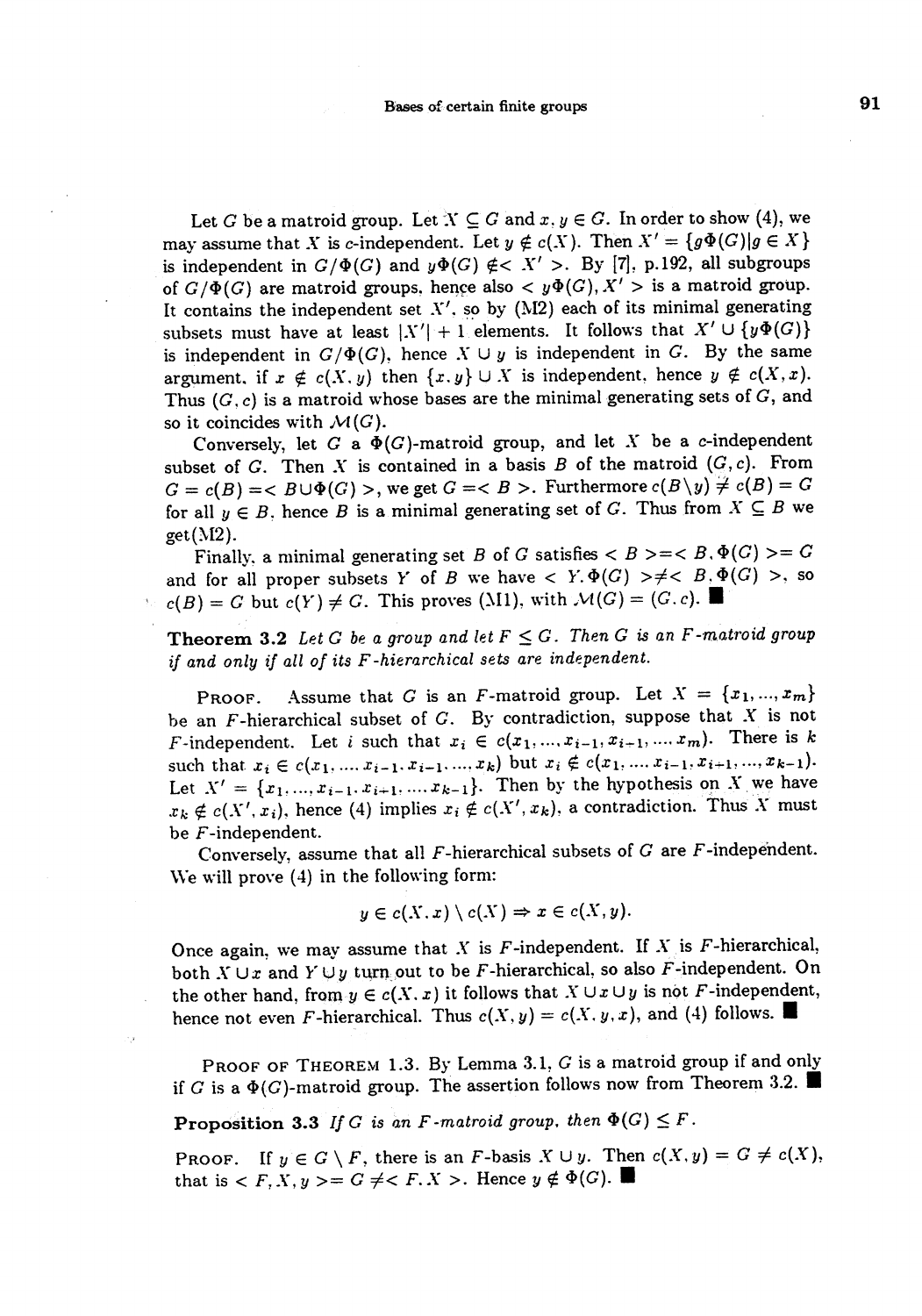**Proposition 3.4** If G is an F-matroid group and  $F \leq H \leq G$ , then G is also an H-matroid group.

PROOF. In view of Theorem 3.2, we have to show that every  $H$ -hierarchical subset  $\{y_1, ..., y_n\}$  of G is H-independent. Since G is an F-matroid group, it has an F-independent subset  $\{x_1, ..., x_m\}$ , such that  $\langle F, x_1, ..., x_m \rangle = H$ . Then the set  ${x_1, ..., x_m, y_1, ..., y_n}$  is *F*-hierarchical, so also *F*-independent by Theorem 3.2.

Suppose, by contradiction, that  $\{y_1, ..., y_n\}$  is not H-independent. Then there is  $y_i$  such that ' '

$$
\langle H, y_1, \ldots, y_{i-1}, y_{i+1}, \ldots, y_n \rangle = \langle H, y_1, \ldots, y_n \rangle
$$

but then

 $\langle F, x_1, ..., x_m, y_1, ..., y_{i-1}, y_{i+1}, ..., y_n \rangle = \langle F, x_1, ..., x_m, y_1, ..., y_n \rangle$ 

a contradiction, because  $\{x_1, ..., x_m, y_1, ..., y_n\}$  is F-independent.

The converse of Proposition 3.4 is not true. Obvious counter-examples arise from the fact that if  $H$  is a maximal subgroup of a group  $G$ , then  $G$  is always an  $H$ -matroid group.

#### Acknowledgement .

We are grateful to the referee for his constructive remarks, that led to an improvement of the paper.

### References

- [1] L. Bénéteau, Une classe particulière de matroïdes parfaits, Ann. Discrete Math., 8 (1980), 229-232.
- [2] L. Di Martino and C. Tamburini, 2-generation of finite simple groups and some related topics, in: Generators and relations in groups and geometries. Barlotti et al. (eds.). Kluwer Acad. Publ., Amsterdam 1991, pp.195-232.
- [3] J. L. Gross and A. Tucker, Topological graph theory, Wiley-Interscience. New York, 1987.
- [4] Y. O. Hamidoune, A. S. Llado and O. Serra, The connectivity of hierarchical Cayley digraphs, Discrete Appl. Math. 37/38 (1992), 275-280.
- [5] P. R. Jones, Basis properties for inverse semigroups, J. Algebra 50 (1978), 132-152. $x = \sqrt{1}$